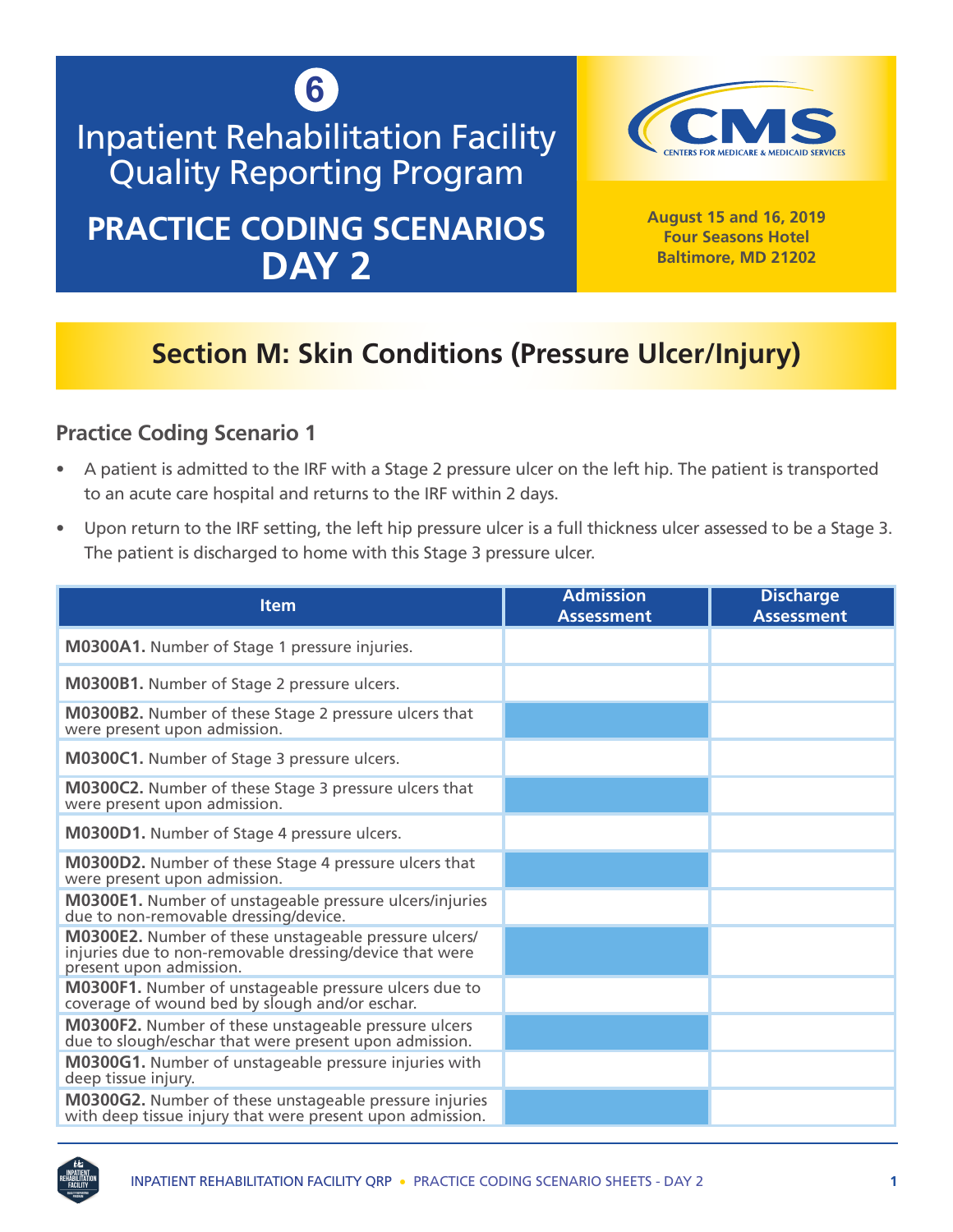- A patient is admitted to the IRF with a Stage 4 pressure ulcer on her left hip.
- When the pressure ulcer is reassessed at discharge, it is entirely covered with eschar and the wound bed cannot be assessed. The patient is discharged with an unstageable pressure ulcer due to slough/eschar.

| <b>Item</b>                                                                                                                                 | <b>Admission</b><br><b>Assessment</b> | <b>Discharge</b><br><b>Assessment</b> |
|---------------------------------------------------------------------------------------------------------------------------------------------|---------------------------------------|---------------------------------------|
| M0300A1. Number of Stage 1 pressure injuries.                                                                                               |                                       |                                       |
| <b>M0300B1.</b> Number of Stage 2 pressure ulcers.                                                                                          |                                       |                                       |
| M0300B2. Number of these Stage 2 pressure ulcers that<br>were present upon admission.                                                       |                                       |                                       |
| M0300C1. Number of Stage 3 pressure ulcers.                                                                                                 |                                       |                                       |
| M0300C2. Number of these Stage 3 pressure ulcers that<br>were present upon admission.                                                       |                                       |                                       |
| M0300D1. Number of Stage 4 pressure ulcers.                                                                                                 |                                       |                                       |
| M0300D2. Number of these Stage 4 pressure ulcers that<br>were present upon admission.                                                       |                                       |                                       |
| <b>M0300E1.</b> Number of unstageable pressure ulcers/injuries<br>due to non-removable dressing/device.                                     |                                       |                                       |
| M0300E2. Number of these unstageable pressure ulcers/<br>injuries due to non-removable dressing/device that were<br>present upon admission. |                                       |                                       |
| M0300F1. Number of unstageable pressure ulcers due to<br>coverage of wound bed by slough and/or eschar.                                     |                                       |                                       |
| M0300F2. Number of these unstageable pressure ulcers<br>due to slough/eschar that were present upon admission.                              |                                       |                                       |
| <b>M0300G1.</b> Number of unstageable pressure injuries with<br>deep tissue injury.                                                         |                                       |                                       |
| M0300G2. Number of these unstageable pressure injuries<br>with deep tissue injury that were present upon admission.                         |                                       |                                       |

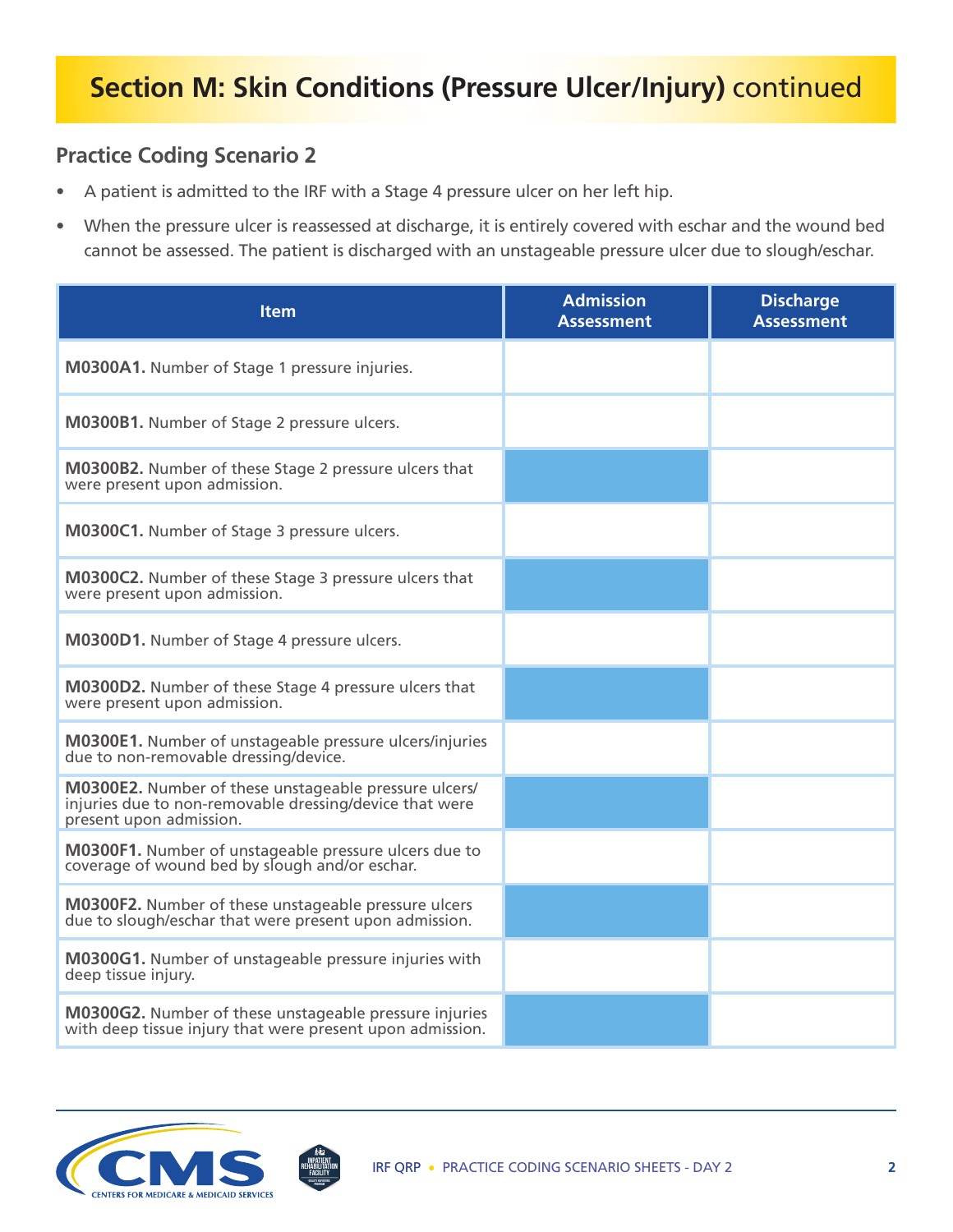- A patient is admitted to the IRF with documentation in the medical record of a sacral pressure ulcer/ injury. This ulcer/injury is covered with a non-removable dressing; therefore, this pressure ulcer/injury is unstageable.
- On Day 4 of the IRF stay, the dressing is removed by the physician and assessment reveals a Stage 3 pressure ulcer.
- On Day 9 of the IRF stay, the pressure ulcer is covered with eschar and is assessed as unstageable. The eschar-covered ulcer is unchanged at the time of discharge.

| <b>Item</b>                                                                                                                                        | <b>Admission</b><br><b>Assessment</b> | <b>Discharge</b><br><b>Assessment</b> |
|----------------------------------------------------------------------------------------------------------------------------------------------------|---------------------------------------|---------------------------------------|
| M0300A1. Number of Stage 1 pressure injuries.                                                                                                      |                                       |                                       |
| M0300B1. Number of Stage 2 pressure ulcers.                                                                                                        |                                       |                                       |
| <b>M0300B2.</b> Number of these Stage 2 pressure ulcers that<br>were present upon admission.                                                       |                                       |                                       |
| M0300C1. Number of Stage 3 pressure ulcers.                                                                                                        |                                       |                                       |
| <b>M0300C2.</b> Number of these Stage 3 pressure ulcers that<br>were present upon admission.                                                       |                                       |                                       |
| M0300D1. Number of Stage 4 pressure ulcers.                                                                                                        |                                       |                                       |
| M0300D2. Number of these Stage 4 pressure ulcers that<br>were present upon admission.                                                              |                                       |                                       |
| <b>M0300E1.</b> Number of unstageable pressure ulcers/injuries<br>due to non-removable dressing/device.                                            |                                       |                                       |
| <b>M0300E2.</b> Number of these unstageable pressure ulcers/<br>injuries due to non-removable dressing/device that were<br>present upon admission. |                                       |                                       |
| M0300F1. Number of unstageable pressure ulcers due to<br>coverage of wound bed by slough and/or eschar.                                            |                                       |                                       |
| <b>M0300F2.</b> Number of these unstageable pressure ulcers<br>due to slough/eschar that were present upon admission.                              |                                       |                                       |
| M0300G1. Number of unstageable pressure injuries with<br>deep tissue injury.                                                                       |                                       |                                       |
| <b>M0300G2.</b> Number of these unstageable pressure injuries<br>with deep tissue injury that were present upon admission.                         |                                       |                                       |

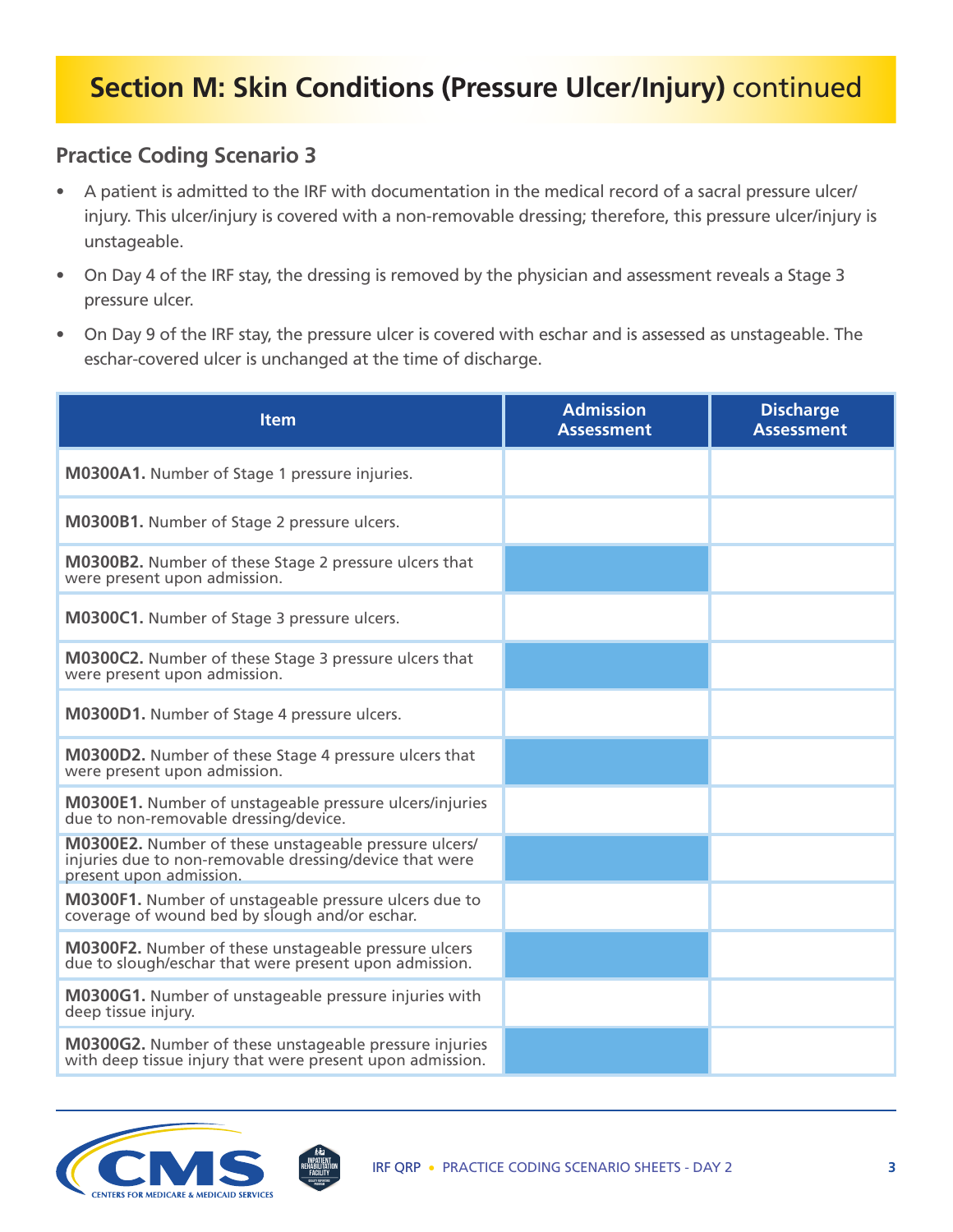- A patient is admitted to the IRF with a Stage 3 pressure ulcer on her coccyx.
- On Day 5 of her IRF stay, the ulcer is assessed as a Stage 4 pressure ulcer. She is seen at the wound clinic and returns to the IRF with a dressing and orders that the dressing is to remain intact until the next clinic visit.
- The patient is discharged to a skilled nursing facility prior to the follow-up wound clinic visit. At the time of discharge, this ulcer is covered with a non-removable dressing.

| <b>Item</b>                                                                                                                                 | <b>Admission</b><br><b>Assessment</b> | <b>Discharge</b><br><b>Assessment</b> |
|---------------------------------------------------------------------------------------------------------------------------------------------|---------------------------------------|---------------------------------------|
| M0300A1. Number of Stage 1 pressure injuries.                                                                                               |                                       |                                       |
| M0300B1. Number of Stage 2 pressure ulcers.                                                                                                 |                                       |                                       |
| M0300B2. Number of these Stage 2 pressure ulcers that<br>were present upon admission.                                                       |                                       |                                       |
| M0300C1. Number of Stage 3 pressure ulcers.                                                                                                 |                                       |                                       |
| M0300C2. Number of these Stage 3 pressure ulcers that<br>were present upon admission.                                                       |                                       |                                       |
| <b>M0300D1.</b> Number of Stage 4 pressure ulcers.                                                                                          |                                       |                                       |
| <b>M0300D2.</b> Number of these Stage 4 pressure ulcers that<br>were present upon admission.                                                |                                       |                                       |
| <b>M0300E1.</b> Number of unstageable pressure ulcers/injuries<br>due to non-removable dressing/device.                                     |                                       |                                       |
| M0300E2. Number of these unstageable pressure ulcers/<br>injuries due to non-removable dressing/device that were<br>present upon admission. |                                       |                                       |
| M0300F1. Number of unstageable pressure ulcers due to<br>coverage of wound bed by slough and/or eschar.                                     |                                       |                                       |
| <b>M0300F2.</b> Number of these unstageable pressure ulcers<br>due to slough/eschar that were present upon admission.                       |                                       |                                       |
| M0300G1. Number of unstageable pressure injuries with<br>deep tissue injury.                                                                |                                       |                                       |
| <b>M0300G2.</b> Number of these unstageable pressure injuries<br>with deep tissue injury that were present upon admission.                  |                                       |                                       |

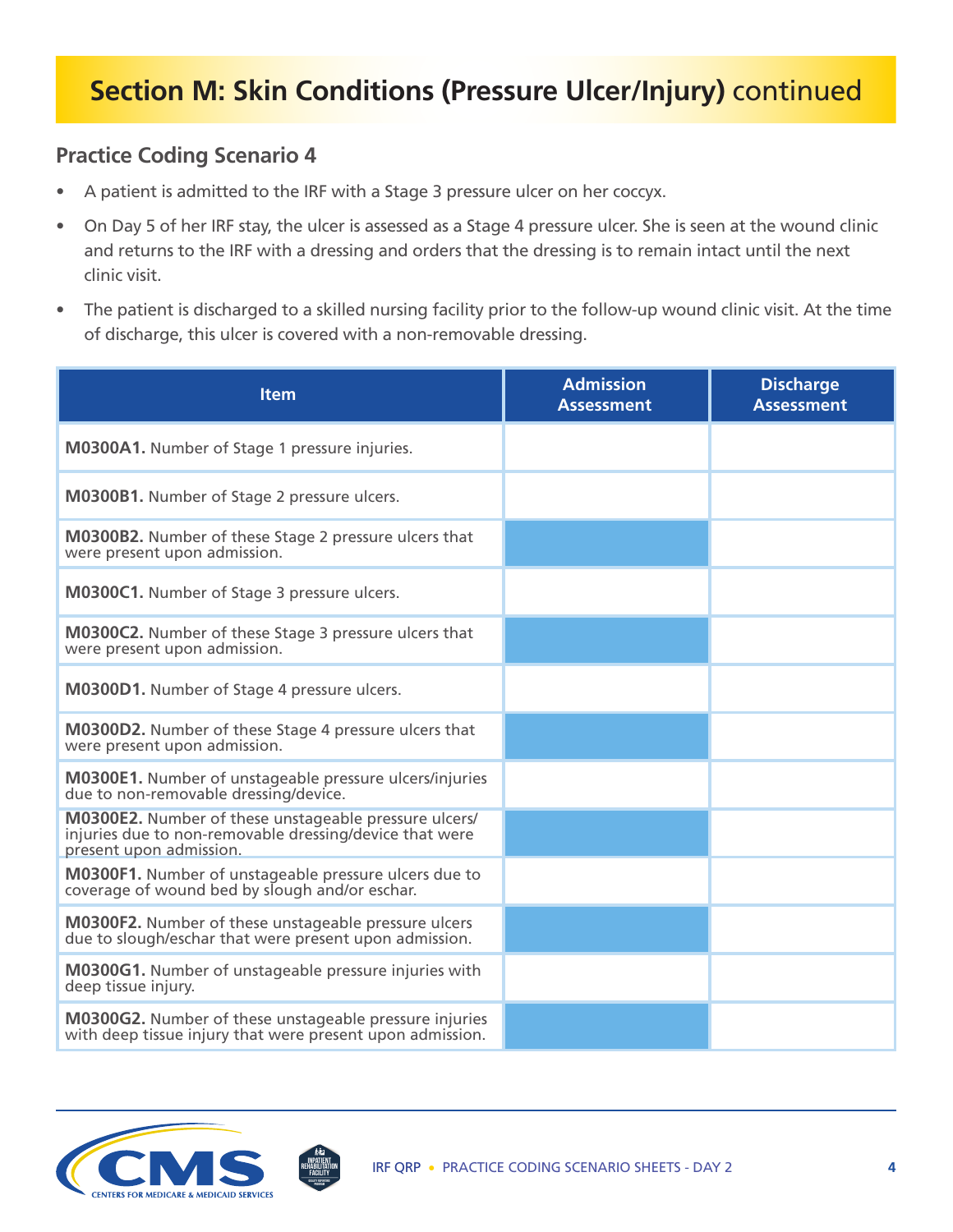- A patient is admitted to the IRF with multiple fractures following a motor vehicle accident. Skin assessment upon admission reveals no pressure ulcers or injuries.
- On Day 7 of the IRF stay, a Stage 2 pressure ulcer is identified on the coccyx. Wound treatment is initiated, and the pressure ulcer successfully heals a week prior to discharge.
- At discharge, the patient's skin assessment reveals a healed Stage 2 pressure ulcer on the coccyx.

| <b>Item</b>                                                                                                                                 | <b>Admission</b><br><b>Assessment</b> | <b>Discharge</b><br><b>Assessment</b> |
|---------------------------------------------------------------------------------------------------------------------------------------------|---------------------------------------|---------------------------------------|
| M0300A1. Number of Stage 1 pressure injuries.                                                                                               |                                       |                                       |
| <b>M0300B1.</b> Number of Stage 2 pressure ulcers.                                                                                          |                                       |                                       |
| <b>M0300B2.</b> Number of these Stage 2 pressure ulcers that<br>were present upon admission.                                                |                                       |                                       |
| M0300C1. Number of Stage 3 pressure ulcers.                                                                                                 |                                       |                                       |
| M0300C2. Number of these Stage 3 pressure ulcers that<br>were present upon admission.                                                       |                                       |                                       |
| M0300D1. Number of Stage 4 pressure ulcers.                                                                                                 |                                       |                                       |
| M0300D2. Number of these Stage 4 pressure ulcers that<br>were present upon admission.                                                       |                                       |                                       |
| <b>M0300E1.</b> Number of unstageable pressure ulcers/injuries<br>due to non-removable dressing/device.                                     |                                       |                                       |
| M0300E2. Number of these unstageable pressure ulcers/<br>injuries due to non-removable dressing/device that were<br>present upon admission. |                                       |                                       |
| M0300F1. Number of unstageable pressure ulcers due to<br>coverage of wound bed by slough and/or eschar.                                     |                                       |                                       |
| <b>M0300F2.</b> Number of these unstageable pressure ulcers<br>due to slough/eschar that were present upon admission.                       |                                       |                                       |
| M0300G1. Number of unstageable pressure injuries with<br>deep tissue injury.                                                                |                                       |                                       |
| M0300G2. Number of these unstageable pressure injuries<br>with deep tissue injury that were present upon admission.                         |                                       |                                       |

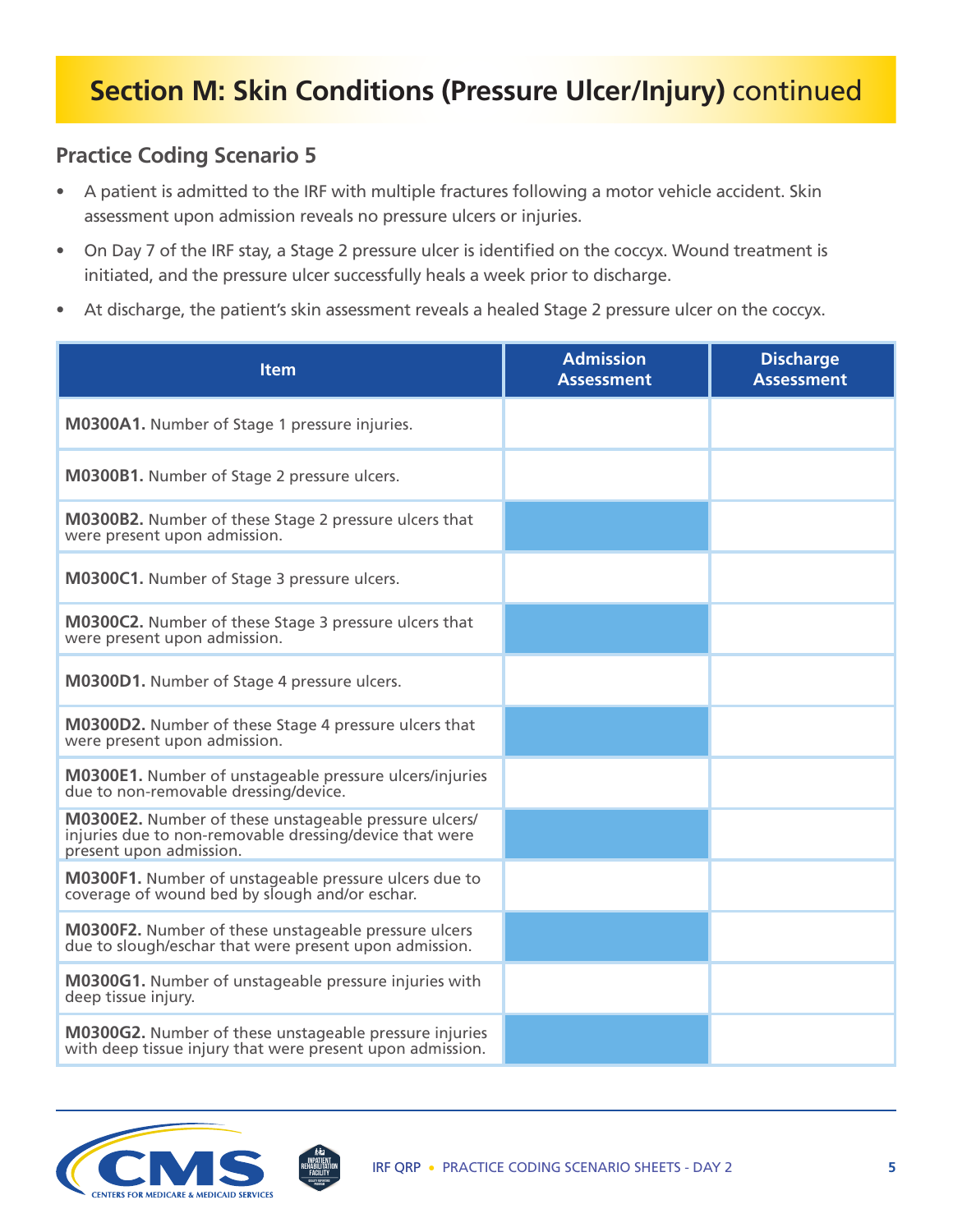- A patient is admitted to the IRF with a right ankle foot orthosis (AFO) to compensate for weakness and foot drop.
- On the initial skin assessment, the clinician notes a Stage 2 pressure ulcer at the right calf, that conforms to the shape of the AFO. The orthotist is consulted and the AFO is adjusted.
- At discharge, the ulcer has decreased in dimensions and remains an open Stage 2 pressure ulcer. No other pressure ulcers/injuries are noted.

| <b>Item</b>                                                                                                                                 | <b>Admission</b><br><b>Assessment</b> | <b>Discharge</b><br><b>Assessment</b> |
|---------------------------------------------------------------------------------------------------------------------------------------------|---------------------------------------|---------------------------------------|
| M0300A1. Number of Stage 1 pressure injuries.                                                                                               |                                       |                                       |
| M0300B1. Number of Stage 2 pressure ulcers.                                                                                                 |                                       |                                       |
| <b>M0300B2.</b> Number of these Stage 2 pressure ulcers that<br>were present upon admission.                                                |                                       |                                       |
| M0300C1. Number of Stage 3 pressure ulcers.                                                                                                 |                                       |                                       |
| M0300C2. Number of these Stage 3 pressure ulcers that<br>were present upon admission.                                                       |                                       |                                       |
| M0300D1. Number of Stage 4 pressure ulcers.                                                                                                 |                                       |                                       |
| M0300D2. Number of these Stage 4 pressure ulcers that<br>were present upon admission.                                                       |                                       |                                       |
| <b>M0300E1.</b> Number of unstageable pressure ulcers/injuries<br>due to non-removable dressing/device.                                     |                                       |                                       |
| M0300E2. Number of these unstageable pressure ulcers/<br>injuries due to non-removable dressing/device that were<br>present upon admission. |                                       |                                       |
| M0300F1. Number of unstageable pressure ulcers due to<br>coverage of wound bed by slough and/or eschar.                                     |                                       |                                       |
| <b>M0300F2.</b> Number of these unstageable pressure ulcers<br>due to slough/eschar that were present upon admission.                       |                                       |                                       |
| M0300G1. Number of unstageable pressure injuries with<br>deep tissue injury.                                                                |                                       |                                       |
| M0300G2. Number of these unstageable pressure injuries<br>with deep tissue injury that were present upon admission.                         |                                       |                                       |

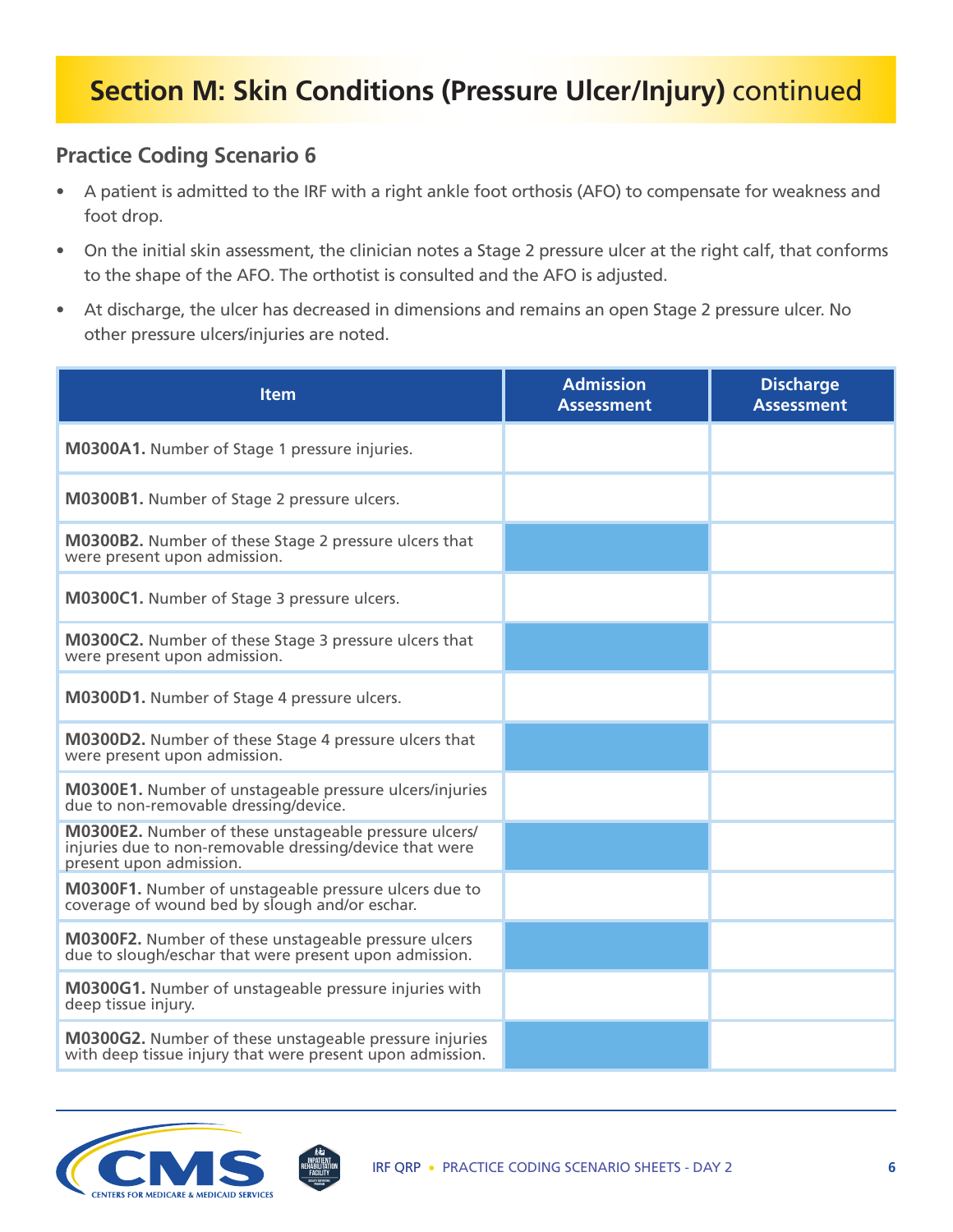- Upon admission to the IRF, the patient's skin assessment reveals two Stage 4 pressure ulcers. One is located on the coccyx and the other on the right hip.
- At discharge, the patient's skin assessment reveals a **healed** Stage 4 pressure ulcer on the right hip. The pressure ulcer on the coccyx remains a Stage 4, with granulation tissue visible in 50 percent of the wound bed and no slough or eschar noted.

| <b>Item</b>                                                                                                                                 | <b>Admission</b><br><b>Assessment</b> | <b>Discharge</b><br><b>Assessment</b> |
|---------------------------------------------------------------------------------------------------------------------------------------------|---------------------------------------|---------------------------------------|
| M0300A1. Number of Stage 1 pressure injuries.                                                                                               |                                       |                                       |
| M0300B1. Number of Stage 2 pressure ulcers.                                                                                                 |                                       |                                       |
| M0300B2. Number of these Stage 2 pressure ulcers that<br>were present upon admission.                                                       |                                       |                                       |
| M0300C1. Number of Stage 3 pressure ulcers.                                                                                                 |                                       |                                       |
| M0300C2. Number of these Stage 3 pressure ulcers that<br>were present upon admission.                                                       |                                       |                                       |
| M0300D1. Number of Stage 4 pressure ulcers.                                                                                                 |                                       |                                       |
| M0300D2. Number of these Stage 4 pressure ulcers that<br>were present upon admission.                                                       |                                       |                                       |
| <b>M0300E1.</b> Number of unstageable pressure ulcers/injuries<br>due to non-removable dressing/device.                                     |                                       |                                       |
| M0300E2. Number of these unstageable pressure ulcers/<br>injuries due to non-removable dressing/device that were<br>present upon admission. |                                       |                                       |
| M0300F1. Number of unstageable pressure ulcers due to<br>coverage of wound bed by slough and/or eschar.                                     |                                       |                                       |
| M0300F2. Number of these unstageable pressure ulcers<br>due to slough/eschar that were present upon admission.                              |                                       |                                       |
| M0300G1. Number of unstageable pressure injuries with<br>deep tissue injury.                                                                |                                       |                                       |
| <b>M0300G2.</b> Number of these unstageable pressure injuries<br>with deep tissue injury that were present upon admission.                  |                                       |                                       |

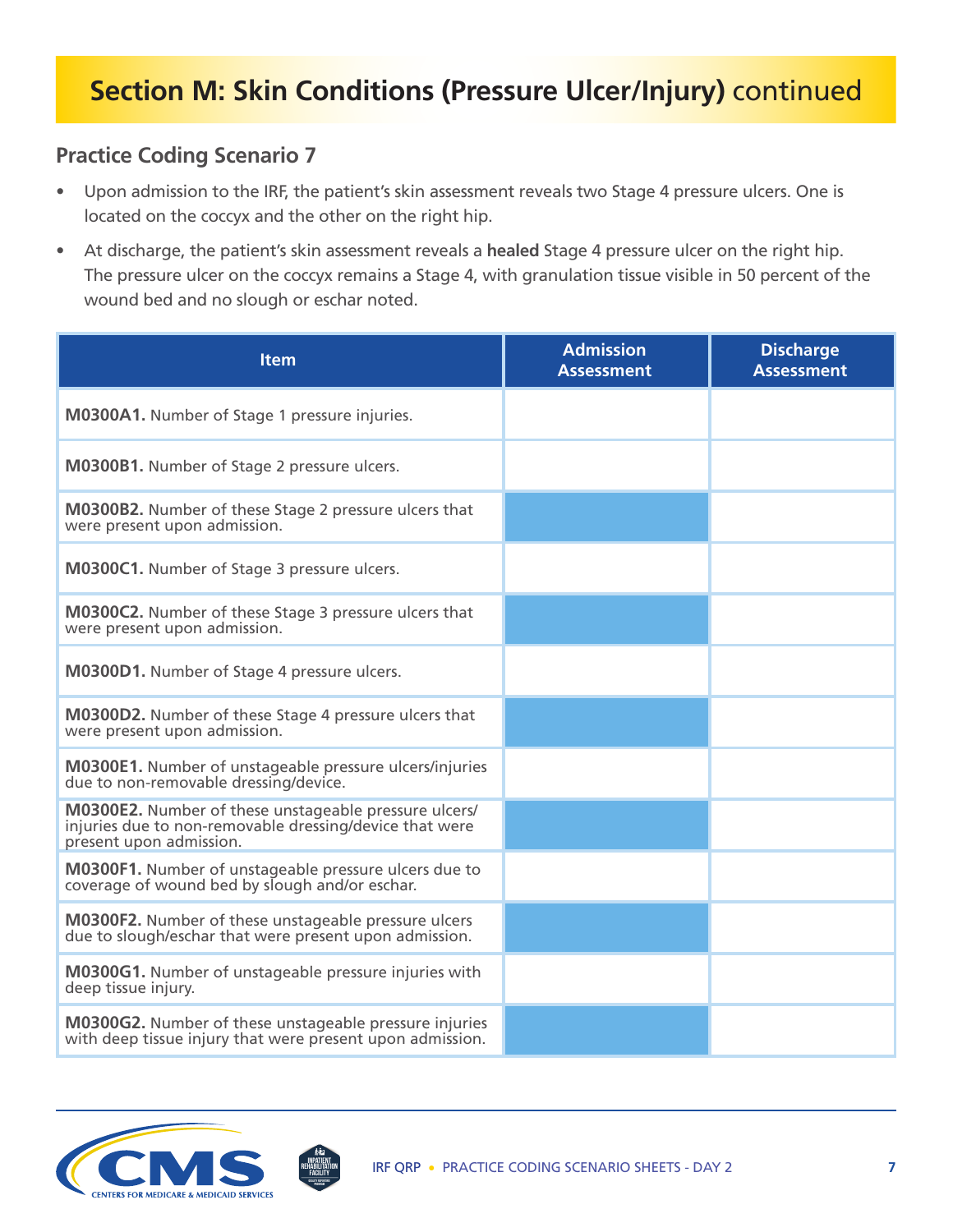- On admission to the IRF, the patient's skin assessment reveals three small, distinct Stage 2 pressure ulcers in the sacral area.
- Upon discharge assessment, two of the sacral pressure ulcers have merged and remain a Stage 2. The third sacral pressure ulcer has increased to a Stage 3.

| <b>Item</b>                                                                                                                                 | <b>Admission</b><br><b>Assessment</b> | <b>Discharge</b><br><b>Assessment</b> |
|---------------------------------------------------------------------------------------------------------------------------------------------|---------------------------------------|---------------------------------------|
| M0300A1. Number of Stage 1 pressure injuries.                                                                                               |                                       |                                       |
| M0300B1. Number of Stage 2 pressure ulcers.                                                                                                 |                                       |                                       |
| M0300B2. Number of these Stage 2 pressure ulcers that<br>were present upon admission.                                                       |                                       |                                       |
| M0300C1. Number of Stage 3 pressure ulcers.                                                                                                 |                                       |                                       |
| M0300C2. Number of these Stage 3 pressure ulcers that<br>were present upon admission.                                                       |                                       |                                       |
| M0300D1. Number of Stage 4 pressure ulcers.                                                                                                 |                                       |                                       |
| <b>M0300D2.</b> Number of these Stage 4 pressure ulcers that<br>were present upon admission.                                                |                                       |                                       |
| <b>M0300E1.</b> Number of unstageable pressure ulcers/injuries<br>due to non-removable dressing/device.                                     |                                       |                                       |
| M0300E2. Number of these unstageable pressure ulcers/<br>injuries due to non-removable dressing/device that were<br>present upon admission. |                                       |                                       |
| M0300F1. Number of unstageable pressure ulcers due to<br>coverage of wound bed by slough and/or eschar.                                     |                                       |                                       |
| M0300F2. Number of these unstageable pressure ulcers<br>due to slough/eschar that were present upon admission.                              |                                       |                                       |
| M0300G1. Number of unstageable pressure injuries with<br>deep tissue injury.                                                                |                                       |                                       |
| M0300G2. Number of these unstageable pressure injuries<br>with deep tissue injury that were present upon admission.                         |                                       |                                       |

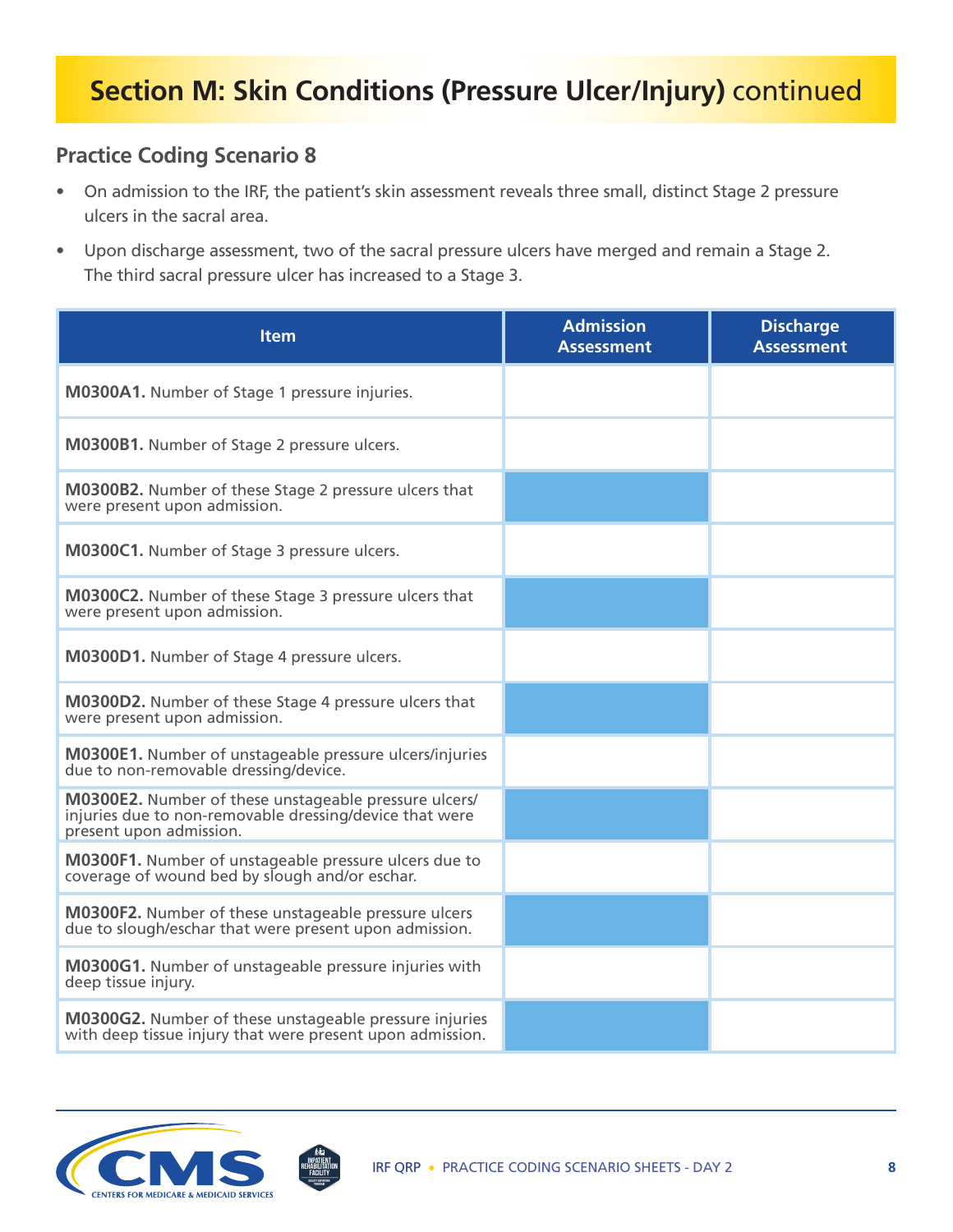### **Section C: Cognitive Patterns**

#### **C0200 Practice Coding Scenario 1**

Interviewer: "The words are sock, blue, and bed. Now please tell me the three words."

- Patient: "Bed, sock, and blue."
- Interviewer: Repeats the three words with category cues by saying, "That's right, the words are sock, something to wear; blue, a color; and bed, a piece of furniture."

#### **C0200 Practice Coding Scenario 2**

 Interviewer: "The words are sock, blue, and bed. Now please tell me the three words." Patient: "Sock, bed, black."

- Interviewer: Repeats the three words plus the category cues, "Let me say the three words again. They are sock, something to wear; blue, a color; and bed, a piece of furniture. Now tell me the three words."
	- Patient: "Oh yes, that's right, sock, blue, bed."

#### **C0200 Practice Coding Scenario 3**

Interviewer: "The words are sock, blue, and bed. Now please tell me the three words."

Patient: "Blue socks belong in the dresser."

Interviewer: Repeats the three words plus the category cues.

#### **C0300A Practice Coding Scenario 4**

Date of interview is August 1, 2019. Interviewer: "Please tell me what year it is right now?" Patient: "'19." Interviewer: "Can you tell me the full year?" Patient: "'19." Interviewer: "Can you tell me the full year, for example, nineteen-eighty-two." Patient: "2019."

#### **C0300B Practice Coding Scenario 5**

Date of interview is June 2, 2019. The patient states that it is May.